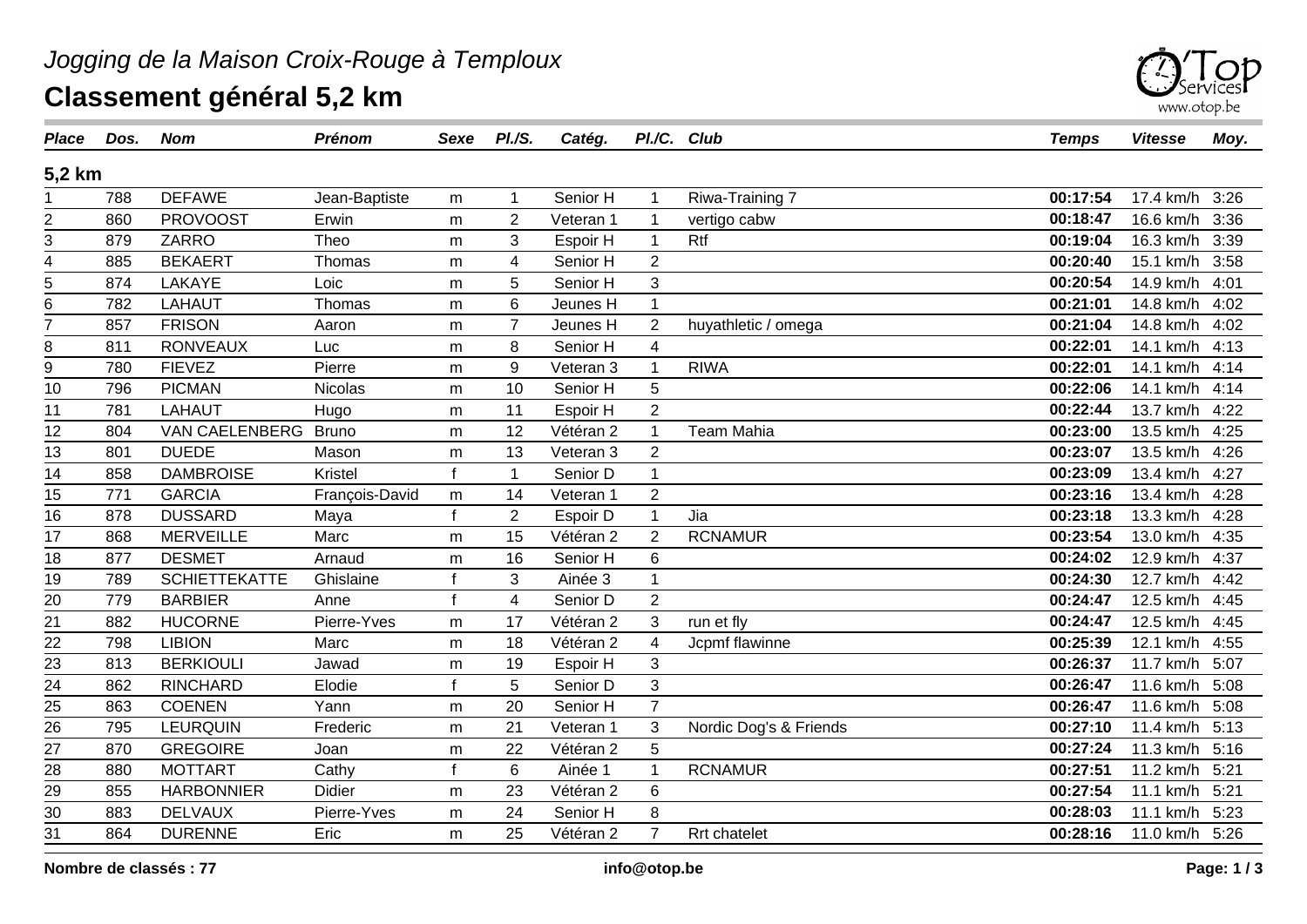

| <b>Place</b>                       | Dos. | <b>Nom</b>          | Prénom          | Sexe         | <b>PI./S.</b>  | Catég.    | PI./C. Club    |                          | <b>Temps</b> | <b>Vitesse</b> | Moy. |
|------------------------------------|------|---------------------|-----------------|--------------|----------------|-----------|----------------|--------------------------|--------------|----------------|------|
| 32                                 | 792  | <b>DELPIERRE</b>    | Marius          | m            | 26             | Jeunes H  | 3              |                          | 00:28:50     | 10.8 km/h      | 5:32 |
| 33                                 | 793  | <b>DELPIERRE</b>    | Louis           | m            | 27             | Garçons   | $\mathbf{1}$   |                          | 00:28:50     | 10.8 km/h      | 5:32 |
| 34                                 | 876  | <b>FOURRIER</b>     | Lindsy          | $\mathbf{f}$ | $\overline{7}$ | Senior D  | 4              |                          | 00:28:56     | 10.7 km/h      | 5:33 |
| 35                                 | 875  | <b>PASCOLETTI</b>   | Frederic        | m            | 28             | Veteran 1 | $\overline{4}$ |                          | 00:28:56     | 10.7 km/h      | 5:33 |
| 36                                 | 866  | <b>CUVELIER</b>     | Thibaut         | m            | 29             | Senior H  | 9              | <b>RCNAMUR</b>           | 00:29:24     | 10.6 km/h      | 5:39 |
| 37                                 | 865  | <b>DEHANT</b>       | Anne-Pascale    |              | 8              | Ainée 2   | $\mathbf 1$    | <b>RCNAMUR</b>           | 00:29:29     | 10.5 km/h      | 5:40 |
| 38                                 | 872  | <b>BOSSAERT</b>     | Anne-Christine  | $\mathbf{f}$ | 9              | Ainée 2   | $\overline{2}$ | <b>RCNAMUR</b>           | 00:29:39     | 10.5 km/h      | 5:41 |
| $\overline{39}$                    | 775  | <b>ABDISSI</b>      | Jeremy          | m            | 30             | Senior H  | 10             |                          | 00:29:47     | 10.4 km/h      | 5:43 |
| $\overline{40}$                    | 805  | <b>VERHAEGEN</b>    | Vicky           | f            | 10             | Senior D  | 5              |                          | 00:30:31     | 10.2 km/h      | 5:51 |
| 41                                 | 861  | <b>BODART</b>       | Vincent         | m            | 31             | Veteran 3 | 3              |                          | 00:31:01     | 10.0 km/h      | 5:57 |
| $\overline{42}$                    | 787  | <b>SCHIETS</b>      | Stephane        | m            | 32             | Vétéran 2 | 8              | Leg's Go/Raptors Team    | 00:31:03     | 10.0 km/h      | 5:58 |
| 43                                 | 852  | <b>ALSTEEN</b>      | Michel          | m            | 33             | Vétéran 4 | $\mathbf{1}$   | <b>RCNAMUR</b>           | 00:31:50     | 9.8 km/h       | 6:07 |
| $\overline{44}$                    | 797  | <b>PARIS</b>        | Severine        | $\mathsf{f}$ | 11             | Ainée 1   | $\overline{2}$ |                          | 00:31:58     | 9.7 km/h       | 6:08 |
| 45                                 | 873  | <b>VANSILLIETTE</b> | Philippe        | m            | 34             | Jeunes H  | 4              |                          | 00:32:09     | 9.7 km/h       | 6:10 |
| $\overline{46}$                    | 867  | <b>MOUCHART</b>     | Leopold         | m            | 35             | Garçons   | $\overline{2}$ |                          | 00:32:22     | 9.6 km/h       | 6:13 |
| 47                                 | 794  | <b>COLAS</b>        | Sabine          | $\mathsf{f}$ | 12             | Ainée 2   | 3              | <b>RCNamur</b>           | 00:32:41     | 9.5 km/h       | 6:17 |
| 48                                 | 812  | SAZ                 | Ilhan           | m            | 36             | Espoir H  | 4              |                          | 00:32:42     | 9.5 km/h       | 6:17 |
| $\frac{49}{ }$                     | 814  | <b>AUBENT</b>       | Eric            | m            | 37             | Espoir H  | 5              |                          | 00:32:42     | 9.5 km/h       | 6:17 |
| $\frac{50}{51}$                    | 888  | <b>EVRARD</b>       | Valentine       | f            | 13             | Senior D  | 6              |                          | 00:32:50     | 9.5 km/h       | 6:18 |
|                                    | 889  | <b>BROGNA</b>       | <b>Bastien</b>  | m            | 38             |           | 1              |                          | 00:32:54     | 9.4 km/h       | 6:19 |
| $\overline{52}$                    | 871  | <b>COLIGNON</b>     | Frank           | m            | 39             | Vétéran 2 | 9              | <b>RCNAMUR</b>           | 00:32:58     | 9.4 km/h       | 6:20 |
|                                    | 859  | <b>POSTAL</b>       | Fabienne        | $\mathbf{f}$ | 14             | Ainée 2   | 4              | <b>RCNAMUR</b>           | 00:33:17     | 9.3 km/h       | 6:23 |
| $\frac{53}{54}$<br>$\frac{54}{55}$ | 786  | <b>HENRY</b>        | Jean-François*  | m            | 40             | Vétéran 2 | 10             | Challenge Ville de Namur | 00:33:23     | 9.3 km/h       | 6:25 |
|                                    | 886  | <b>WILLOCQ</b>      | <b>Bertrand</b> | m            | 41             | Senior H  | 11             |                          | 00:33:28     | 9.3 km/h       | 6:25 |
| $\overline{56}$                    | 887  | <b>PAUWELS</b>      | Amandine        |              | 15             | Senior D  | $\overline{7}$ |                          | 00:34:18     | 9.0 km/h       | 6:35 |
| $\frac{57}{58}$                    | 800  | VANDENBERGH         | Francoise       |              | 16             | Ainée 2   | 5              |                          | 00:34:38     | 9.0 km/h       | 6:39 |
|                                    | 851  | <b>GILLARD</b>      | Jeanne          |              | 17             | Ainée 3   | $\overline{2}$ | <b>RCNAMUR</b>           | 00:35:21     | 8.8 km/h       | 6:47 |
| 59                                 | 869  | <b>GILLES</b>       | Francoise       |              | 18             | Ainée 3   | 3              |                          | 00:35:28     | 8.7 km/h       | 6:49 |
| 60                                 | 884  | <b>PANS</b>         | Delphine        | $\mathsf{f}$ | 19             | Senior D  | 8              |                          | 00:36:11     | 8.6 km/h       | 6:57 |
| 61                                 | 791  | <b>MINET</b>        | Laurent         | m            | 42             | Vétéran 2 | 11             | <b>RCNamur</b>           | 00:41:14     | 7.5 km/h       | 7:55 |
| 62                                 | 785  | <b>DUMONT</b>       | Alain           | m            | 43             | Veteran 3 | 4              | <b>RCNAMUR</b>           | 00:41:14     | 7.5 km/h       | 7:55 |
| 63                                 | 776  | <b>ANTOINE</b>      | Alain           | m            | 44             | Veteran 3 | 5              | <b>RCNAMUR</b>           | 00:41:14     | 7.5 km/h       | 7:55 |